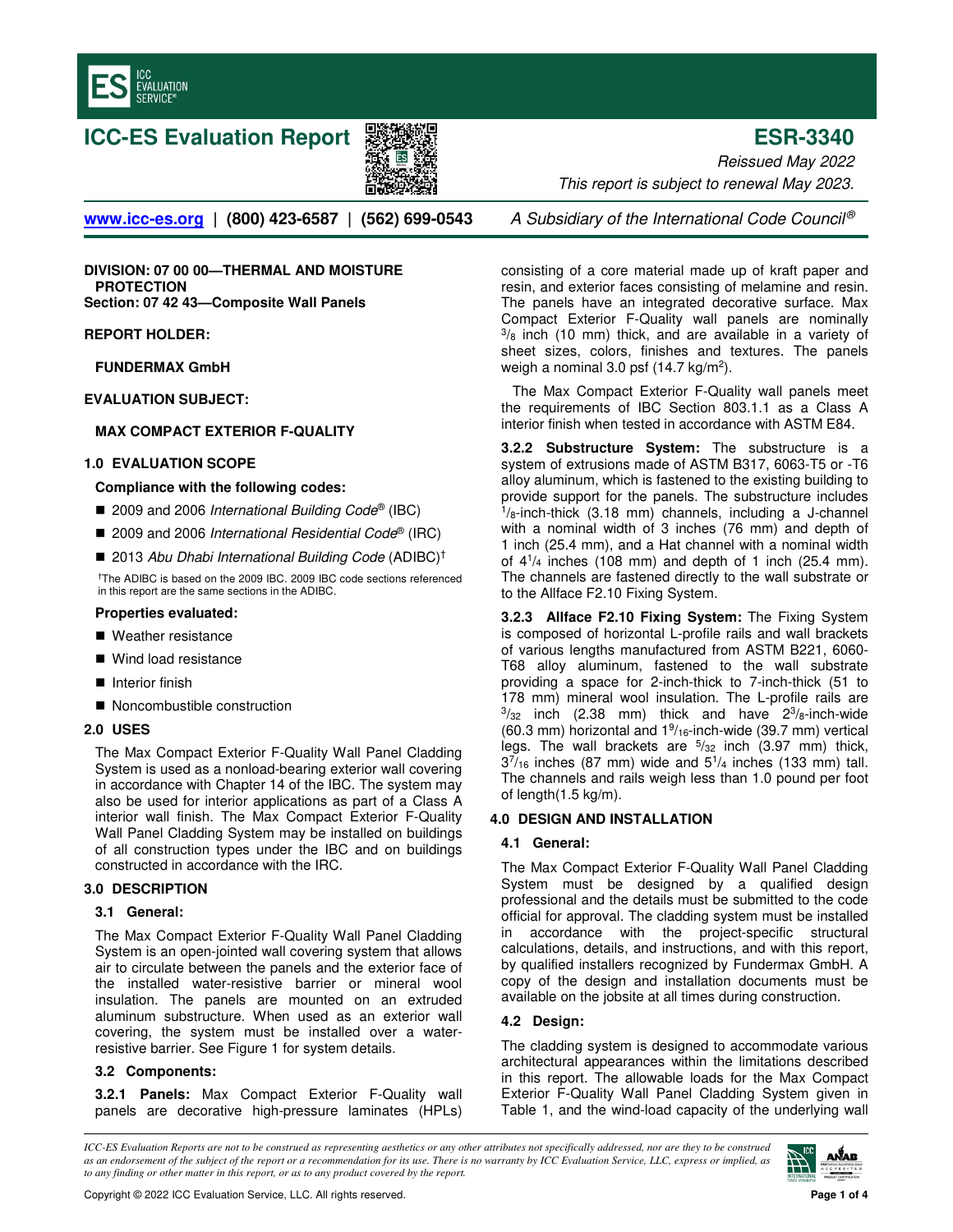and substrate, must equal or exceed the design uniform transverse wind loads determined in accordance with Chapter 16 of the IBC or Section R301.2.1 of the IRC, as applicable. The substructure system connections used to connect the Max Compact Exterior F-Quality Wall Panel Cladding System to the underlying wall or substrate must be included in the design documents described in Section 4.1. The allowable loads must be reduced to the capacity of the attachment system connections to the substrate if these are less than the values in Table 1.

### **4.3 Installation:**

**4.3.1 General:** The Max Compact Exterior F-Quality Wall Panel Cladding System (panels and substructure) must be installed over existing wall assemblies capable of supporting the imposed loads including, but not limited to, transverse wind loads. The system must be installed over wall assemblies complying with IBC Section 1403.3, using the substructure systems described in Section 3.2.2. The substructure must be securely connected to the supporting wall with corrosion-resistant fasteners that are compatible with the substructure materials and the substrate. The channels, L-profile rails, wall brackets, and fasteners are provided with the panels.

Exterior wall assemblies, on which the system is to be installed, must include flashing, a water-resistive barrier, a means of draining water, and protection against condensation in accordance with IBC Section 1403.2. A ventilation path must be maintained to allow air to flow into, out of, and within the cavity between the water-resistive barrier and the panels. The panels are cut and trimmed in accordance with the limitations described in the design documents and this report. Panel-to-panel joints and panel-to-penetration joints (such as at windows, doors, and air conditioning outlets) require a nominal gap of  $\frac{3}{8}$  inch (10 mm). To restrict pest and vermin access to the ventilation cavity, a vent screen may be installed at the base of the system and at window and door heads. The vent screen is composed of a perforated aluminum angle to cover the opening. Ventilation perforations must allow for a minimum opening of 2.36 square inches per linear foot (464 mm<sup>2</sup>/m). Joint closures may be installed at horizontal joints and corner closures may be installed at vertical corner joints as decorative elements when specified by the building designer.

**4.3.2 Substructure System Installation:** Connection of the channels to the underlying wall substrate must be designed in accordance with Section 4.2 and this section. The channels must be installed vertically at nominally 16, 24, or 32 inches (406, 610, or 813 mm) on center and fastened no more than 32, 21, or 16 inches (813, 533, or 406 mm) on center, respectively, to the underlying substrate of the building, to withstand the wind loads noted in Table 1. Fasteners must be compatible with the aluminum substructure extrusions and the wall substrate.

Alternatively, the channels may be fastened to the L-profile rails when the F2.10 Fixing System is used. The wall brackets must be spaced at 32, 24, or 16 inches (813, 610, or 406 mm) on center horizontally, and no more than 16, 21, and 32 inches (406, 533, or 813 mm) on center, respectively, vertically. Connection of the wall brackets to the underlying wall substrate must be designed in accordance with Section 4.2. The L-profiles must be fastened to the wall brackets using two  $3/4$ -inch-long  $(19.1 \text{ mm})$ , No. $\frac{3}{16}$ -14 stainless steel screws at each intersection. The channels must be spaced along the L-profiles at a maximum spacing to coincide with the horizontal spacing of the wall brackets, and fastened with

1-inch-long (25.4 mm), No. 5.5, self-tapping screws with washers.

**4.3.3 Panel Fastening:** The panels must be connected to the substructure with minimum 1-inch-long (25.4 mm), No.12-11, self-tapping, stainless steel screws at a maximum of 32 inches (813 mm) on center, with at least one screw in every 3.55 square feet  $(0.33 \text{ m}^2)$  of panel area [example: screws must be spaced every 16 inches (406 mm) horizontally and 32 (812 mm) inches vertically, or every 21 inches (533 mm) horizontally and 24 inches (610 mm) vertically]. Each wall panel, at the panel attachment point, must be predrilled maintaining a minimum fastener edge distance of  $\frac{13}{16}$  inch (21 mm).

## **4.4 Noncombustible Construction:**

When installed as described in this section (Section 4.4), the Max Compact Exterior F-Quality wall panels may be used on the exterior face of exterior walls of buildings required to be of Type I, II, III or IV construction.

The supporting wall must consist of minimum No. 18 gage, 3<sup>5</sup> /8-inch (92 mm), C-channel steel studs spaced 16 inches (406 mm) on center. At each floor line, the stud cavities must be fire-stopped according to code. The studs must be covered with  $5/8$ -inch-thick (15.9 mm), Type X gypsum wallboard on the interior side, and <sup>1</sup>/<sub>2</sub>-inch-thick (12.7 mm) gypsum sheathing meeting ASTM C1177 on the exterior side, installed with the long dimensions perpendicular to the studs. The gypsum board must be fastened to the steel framing with No. 6 by  $1\frac{1}{4}$ -inch-long (31.8 mm), Type S, bugle head screws at 8 inches (203 mm) on center around the perimeter and 12 inches (305 mm) on center in the field. The interior wallboard must be brought to a Level 2 finish in accordance with GA-214. The exterior side of the sheathing must be covered with a Grade D building paper that has a flame-spread rating of 25 or less and a smoke developed rating of 450 or less in accordance with ASTM E84.

**4.4.1 Assembly 1—Channels Fastened Directly to the Wall Substrate:** To the wall described in Section 4.4, aluminum channels as described in Section 3.2.2 must be installed over and fastened to each steel stud using 2-inchlong (51 mm), No. 12-11 self-drilling screws at 12 inches (305 mm) on center. The Max Compact Exterior F-Quality wall panels must be fastened to the channels using 1-inchlong (25.4 mm), No.12-11, self-tapping, stainless steel screws at a maximum of 32 inches (813 mm) on center. A maximum free air cavity depth of 1 inch (25.4 mm) must be maintained behind the panels.

**4.4.2 Assembly 2—Channels Fastened to the F2.10 Fixing System Fastened to the Wall Substrate:** To the wall described in Section 4.4, the F2.10 Fixing System wall brackets described in Section 3.2.2 must be fastened to the steel studs at a maximum of 32 inches (813 mm) on center horizontally and a maximum of 24 inches (610 mm) on center vertically, using two No.14 by 1<sup>1</sup>/<sub>2</sub>-inch-long (38.1 mm) self-drilling screws per bracket [where installation is in maximum wind load conditions in accordance with Table 1, the maximum vertical spacing must be reduced to 16 inches (406 mm)]. The L-profile rails must be fastened to the wall brackets in accordance with Section 4.3.2. The space between the L-profile rails and the water-resistive barrier must be filled with nominally 4-pound-per-cubic-foot (64 kg/m<sup>3</sup>) mineral wool insulation, friction fit to fill the cavity. Aluminum channels as described in Section 3.2.2 must be installed vertically, spaced at a maximum of 24 inches (610 mm) on center, and fastened to the L-profile rails using self-tapping screws as described in Section 4.3.2. The Max Compact Exterior F-Quality wall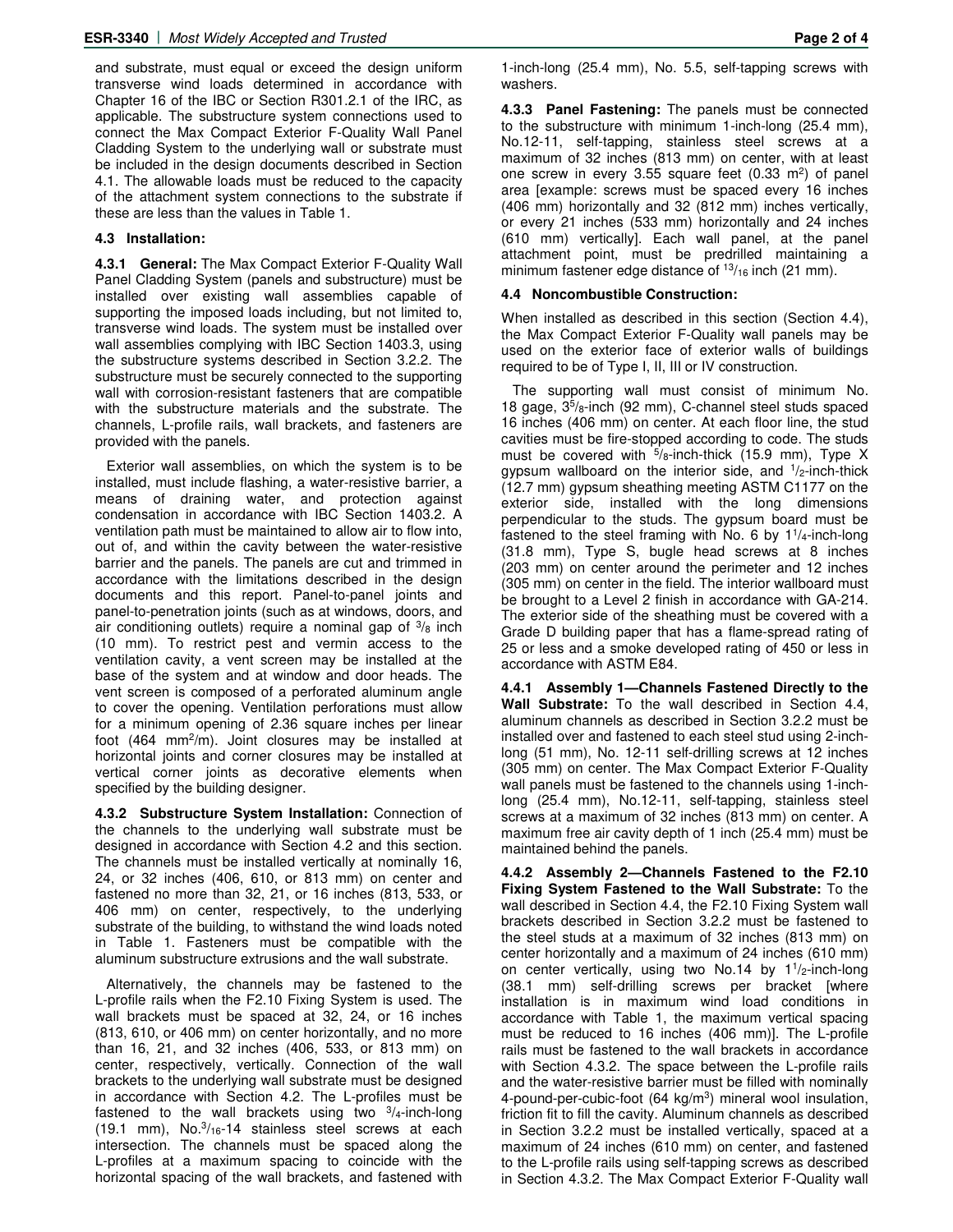panels must be fastened to the channels using 1-inch-long (25.4 mm), No.12-11, self-tapping, stainless steel screws spaced at a maximum of 32 inches (813 mm) on center. A maximum free air cavity depth of 1 inch (25.4 mm) must be maintained behind the panels.

#### **5.0 CONDITIONS OF USE**

The Max Compact Exterior F-Quality Wall Panel Cladding System described in this report complies with, or is a suitable alternative to what is specified in, those codes listed in Section 1.0 of this report, subject to the following conditions:

- **5.1** Installation must comply with this report, the project-<br>specific structural calculations, details, and specific structural calculations, details, and instructions, and the applicable code. If there is a conflict between the installation instructions and this report, this report governs.
- **5.2** The underlying support structure and substrate must be adequate to resist the positive and negative transverse wind loads shown in Table 1.
- **5.3** Drawings, design details and calculations verifying compliance with this report and adequacy of the connections and supporting framing must be submitted to the code official for approval. The drawings and calculations must be prepared by a registered design professional when required by the statutes of the jurisdiction in which the project is to be constructed.
- **5.4** The maximum allowable wind pressures for the Max Compact Exterior F-Quality Wall Panel Cladding System are shown in Table 1. The capacity of the supporting wall or substrate, and the capacity of the connections used to attach the system to the wall, must be equal to or exceed the design wind pressure.
- **5.5** When use is as an exterior wall covering, a waterresistive barrier complying with IBC Section 1403.2 must be installed behind the wall panel system and over the wall sheathing.
- **5.6** When installed with spaces between adjacent panels on interior walls, the Max Compact Exterior F-Quality Wall Panel Cladding System must be installed over a substrate having a Class A finish.
- **5.7** The Max Compact Exterior F-Quality Wall Panel Cladding System must be installed by qualified installers recognized by Fundermax GmbH.
- **5.8** The panels are manufactured in Wiener Neudorf, Austria, under a quality control program with inspections by ICC-ES.

#### **6.0 EVIDENCE SUBMITTED**

- **6.1** Data in accordance with the ICC-ES Acceptance Criteria for Polymer-based and Polymer-modified Exterior and Interior Wall Cladding (AC92), dated April 2002 (corrected December 2010).
- **6.2** Reports of testing for noncombustible use in accordance with NFPA 285, NFPA 268, and NFPA 259.
- **6.3** Engineering calculations.

#### **7.0 IDENTIFICATION**

- **7.1** The Max Compact Exterior F-Quality wall panels are labeled with the manufacturer's name (Fundermax GmbH) and address, the product name, thickness, color, finish, batch number, the evaluation report number (ESR-3340). The panels arrive at the jobsite precut and with supplies of the channels, L-profile rails, wall brackets, and fasteners necessary for their installation. A panel cutting traceability sheet, projectspecific placement instructions, and design documentation with calculations concerning attachment of the system to the underlying framing or substrate, are also included in the system packaging. This documentation must be available on the jobsite at all times during construction.
- **7.2** The report holder's contact information is the following:

**FUNDERMAX GmbH KLAGENFURTERSTRASSE 87-89 A-9300 SANKT VEIT / GLAN AUSTRIA +43 5 94940 [www.fundermax.at](http://www.fundermax.at/) [office@fundermax.at](mailto:office@fundermax.at)**

#### **TABLE 1— MAXIMUM SPACING AND ALLOWABLE TRANSVERSE LOADS**

| <b>PANEL</b>       | <b>FASTENER/SUPPORT/SPAN MAXIMUM</b> | ALLOWABLE TRANSVERSE LOAD <sup>1</sup> (psf) |
|--------------------|--------------------------------------|----------------------------------------------|
| <b>THICKNESS</b>   | SPACING <sup>2</sup>                 | <b>POSITIVE AND NEGATIVE</b>                 |
| $\frac{3}{8}$ inch | $32$ inches <sup>3</sup>             | 50                                           |

For **SI:** 1 inch = 25.4 mm; 1 psf = 47.9  $N/m^2$ .

<sup>1</sup>Maximum allowable transverse wind load capacity determined from ASTM E330 testing.

<sup>2</sup>Testing was carried out in a multi-span support configuration.

<sup>3</sup>Maximum spacing for fixing system, channels, fasteners, and panel span is 32 inches on center, with a minimum of one support, intersection, and fastener in every 3.55 square feet of panel area (example: horizontally / vertically, every 16 / 32 inches, or every 21 / 24 inches).